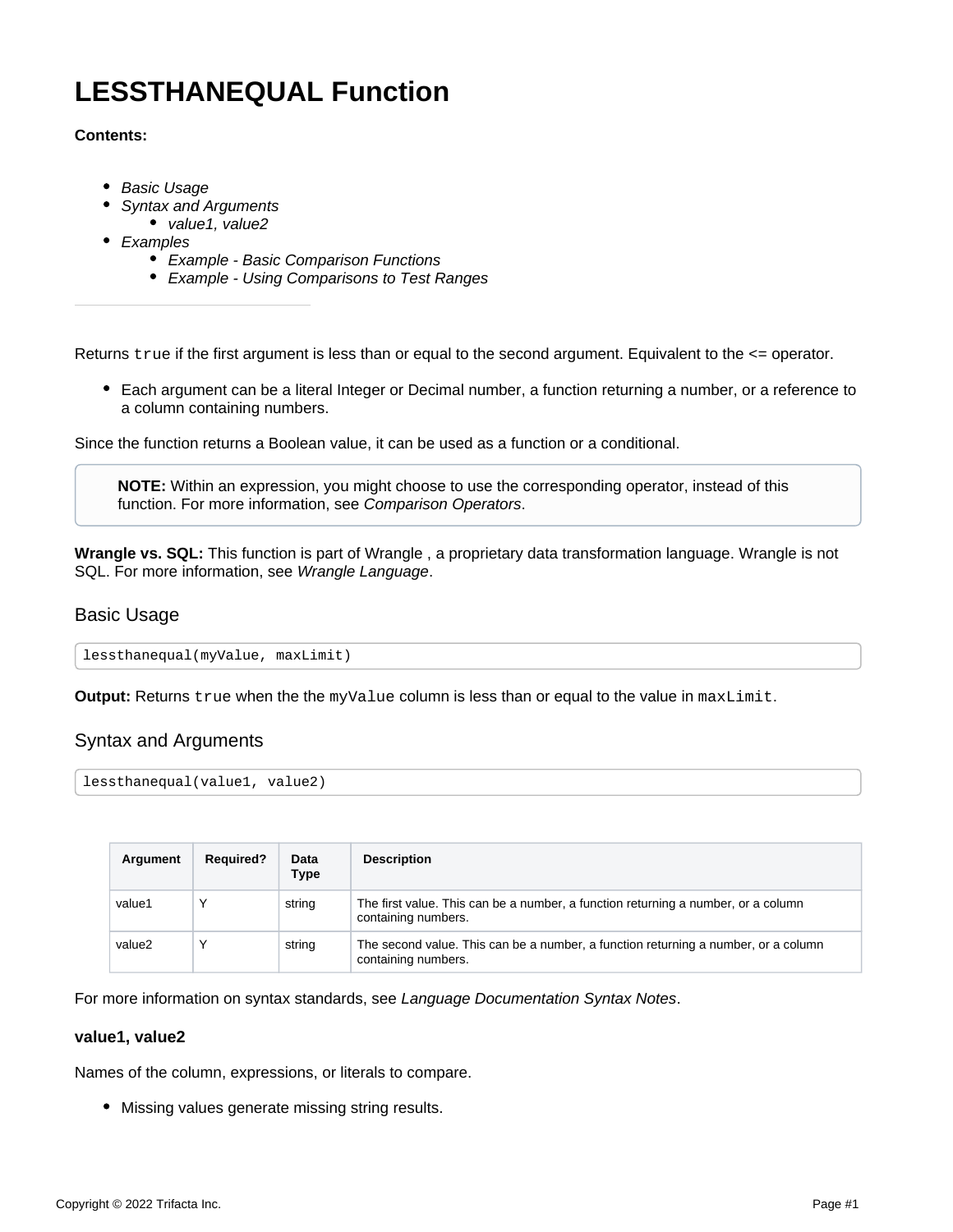# **Usage Notes:**

| <b>Required?</b> | Data Type                                                         | <b>Example Value</b> |
|------------------|-------------------------------------------------------------------|----------------------|
| Yes              | Column reference, function, or numeric or String value   myColumn |                      |

# <span id="page-1-0"></span>Examples

**Tip:** For additional examples, see [Common Tasks](https://docs.trifacta.com/display/AWS/Common+Tasks).

# <span id="page-1-1"></span>**Example - Basic Comparison Functions**

This example illustrates the comparison functions in Trifacta®.

# **Functions**:

| Item                                       | <b>Description</b>                                                                                                        |
|--------------------------------------------|---------------------------------------------------------------------------------------------------------------------------|
| <b>LESSTHAN Function</b>                   | Returns true if the first argument is less than but not equal to the second argument. Equivalent to the <<br>operator.    |
| LESSTHANEQUAL Function                     | Returns $true$ if the first argument is less than or equal to the second argument. Equivalent to the $\le$ =<br>operator. |
| <b>EQUAL Function</b>                      | Returns true if the first argument is equal to the second argument. Equivalent to the = operator.                         |
| NOTEQUAL Function                          | Returns $true$ if the first argument is not equal to the second argument. Equivalent to the $\le$ or $!=$<br>operator.    |
| <b>GREATERTHAN Function</b>                | Returns true if the first argument is greater than but not equal to the second argument. Equivalent to the<br>operator.   |
| <b>GREATERTHANEQUAL</b><br><b>Function</b> | Returns $true$ if the first argument is greater than or equal to the second argument. Equivalent to the $>=$<br>operator. |

#### **Source:**

| colA           | colB |
|----------------|------|
| 1              | 11   |
| $\overline{2}$ | 10   |
| 3              | 9    |
| 4              | 8    |
| 5              | 7    |
| 6              | 6    |
| 7              | 5    |
| 8              | 4    |
| 9              | 3    |
| 10             | 2    |
| 11             | 1    |

# **Transformation:**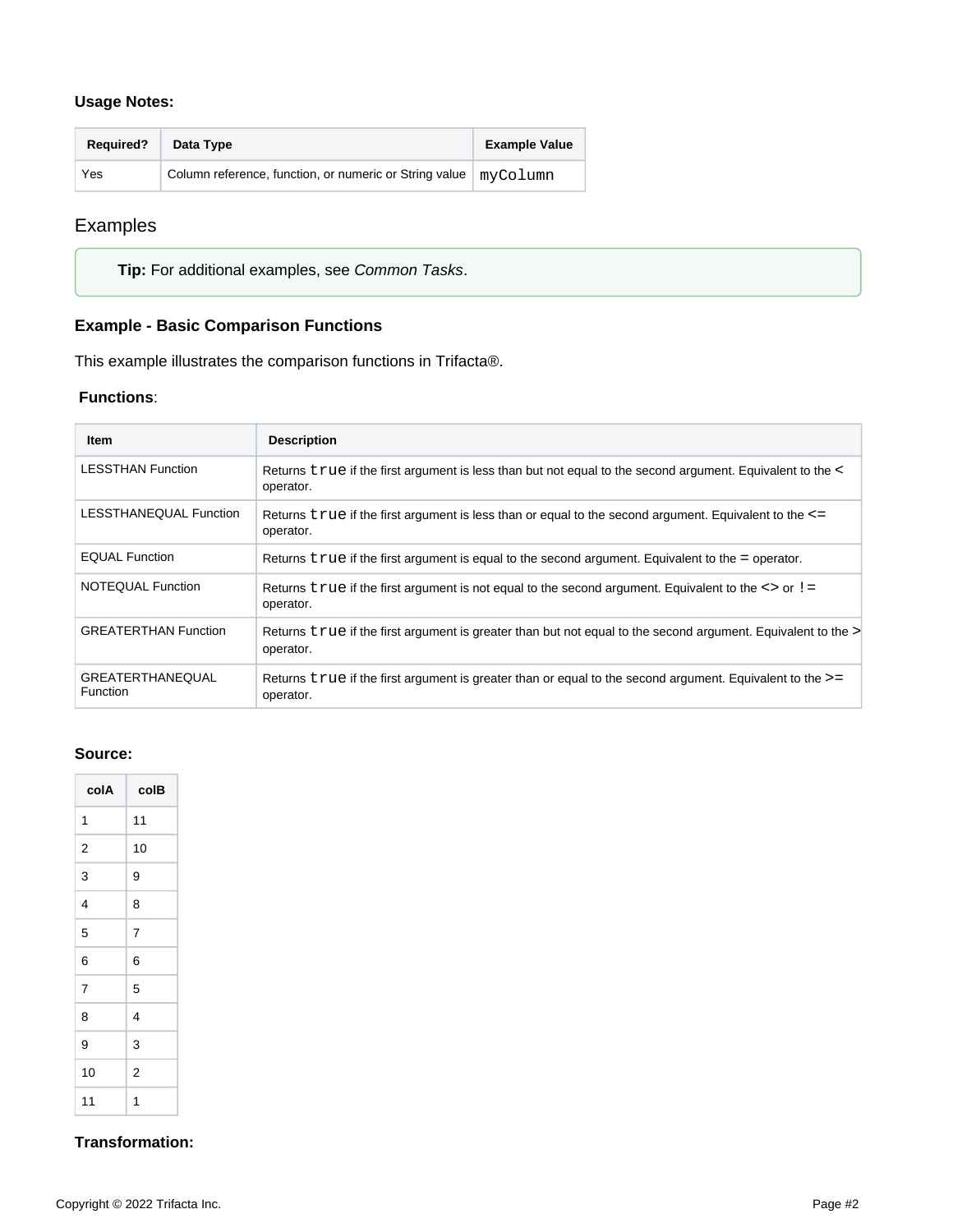Add the following transforms to your recipe, one for each comparison function:

| <b>Transformation Name</b>    | New formula          |
|-------------------------------|----------------------|
| Parameter: Formula type       | Single row formula   |
| Parameter: Formula            | LESSTHAN(colA, colB) |
| Parameter: New column<br>name | '1t'                 |

| <b>Transformation Name</b>    | New formula               |
|-------------------------------|---------------------------|
| Parameter: Formula type       | Single row formula        |
| Parameter: Formula            | LESSTHANEOUAL(colA, colB) |
| Parameter: New column<br>name | 'lte'                     |

| <b>Transformation Name</b>           | New formula        |
|--------------------------------------|--------------------|
| Parameter: Formula type              | Single row formula |
| Parameter: Formula                   | EQUAL(colA, colB)  |
| <b>Parameter: New column</b><br>name | 'eq'               |

| <b>Transformation Name</b>    | New formula          |
|-------------------------------|----------------------|
| Parameter: Formula type       | Single row formula   |
| Parameter: Formula            | NOTEQUAL(colA, colB) |
| Parameter: New column<br>name | 'neq'                |

| <b>Transformation Name</b>    | New formula             |
|-------------------------------|-------------------------|
| Parameter: Formula type       | Single row formula      |
| Parameter: Formula            | GREATERTHAN(colA, colB) |
| Parameter: New column<br>name | 'gt'                    |

| <b>Transformation Name</b>    | New formula                  |
|-------------------------------|------------------------------|
| Parameter: Formula type       | Single row formula           |
| <b>Parameter: Formula</b>     | GREATERTHANEOUAL(colA, colB) |
| Parameter: New column<br>name | 'qte'                        |

# **Results:**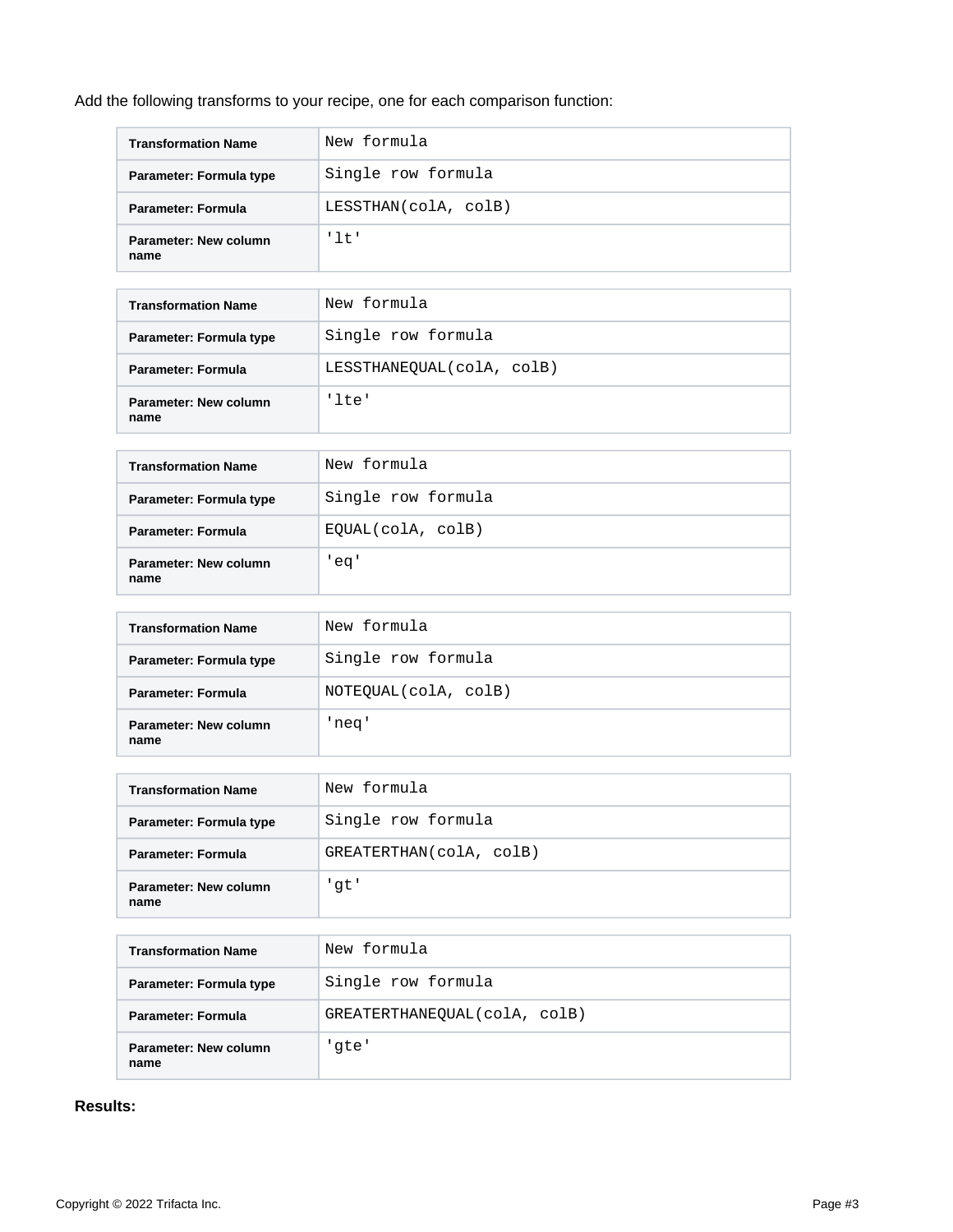| colA | colB           | gte   | gt    | neq   | eq    | Ite   | It    |
|------|----------------|-------|-------|-------|-------|-------|-------|
| 1    | 11             | false | false | true  | false | true  | true  |
| 2    | 10             | false | false | true  | false | true  | true  |
| 3    | 9              | false | false | true  | false | true  | true  |
| 4    | 8              | false | false | true  | false | true  | true  |
| 5    | $\overline{7}$ | false | false | true  | false | true  | true  |
| 6    | 6              | true  | false | false | true  | true  | false |
| 7    | 5              | true  | true  | true  | false | false | false |
| 8    | 4              | true  | true  | true  | false | false | false |
| 9    | 3              | true  | true  | true  | false | false | false |
| 10   | 2              | true  | true  | true  | false | false | false |
| 11   | 1              | true  | true  | true  | false | false | false |

#### <span id="page-3-0"></span>**Example - Using Comparisons to Test Ranges**

This example demonstrates functions for comparing the relative values of two functions.

#### **Functions:**

| Item                                       | <b>Description</b>                                                                                                           |
|--------------------------------------------|------------------------------------------------------------------------------------------------------------------------------|
| LESSTHANEQUAL Function                     | Returns $true$ if the first argument is less than or equal to the second argument. Equivalent to the $\le$ =<br>operator.    |
| <b>LESSTHAN Function</b>                   | Returns true if the first argument is less than but not equal to the second argument. Equivalent to the <<br>operator.       |
| <b>GREATERTHANEQUAL</b><br><b>Function</b> | Returns $true$ if the first argument is greater than or equal to the second argument. Equivalent to the $\ge$ =<br>operator. |
| <b>GREATERTHAN Function</b>                | Returns true if the first argument is greater than but not equal to the second argument. Equivalent to the ><br>operator.    |

In the town of Circleville, citizens are allowed to maintain a single crop circle in their backyard, as long as it confirms to the town regulations. Below is some data on the size of crop circles in town, with a separate entry for each home. Limits are displayed in the adjacent columns, with the inclusive columns indicating whether the minimum or maximum values are inclusive.

**Tip:** As part of this exercise, you can see how to you can extend your recipe to perform some simple financial analysis of the data.

#### **Source:**

| Location           | Radius ft | minRadius ft | minInclusive | maxRadius ft | maxinclusive |
|--------------------|-----------|--------------|--------------|--------------|--------------|
| House1             | 55.5      | 10           | Υ            | 25           | N            |
| House2             | 12        | 10           | Υ            | 25           | N            |
| House3             | 14.25     | 10           | Υ            | 25           | N            |
| House4             | 3.5       | 10           | v            | 25           | N            |
| House <sub>5</sub> | 27        | 10           | v            | 25           | N            |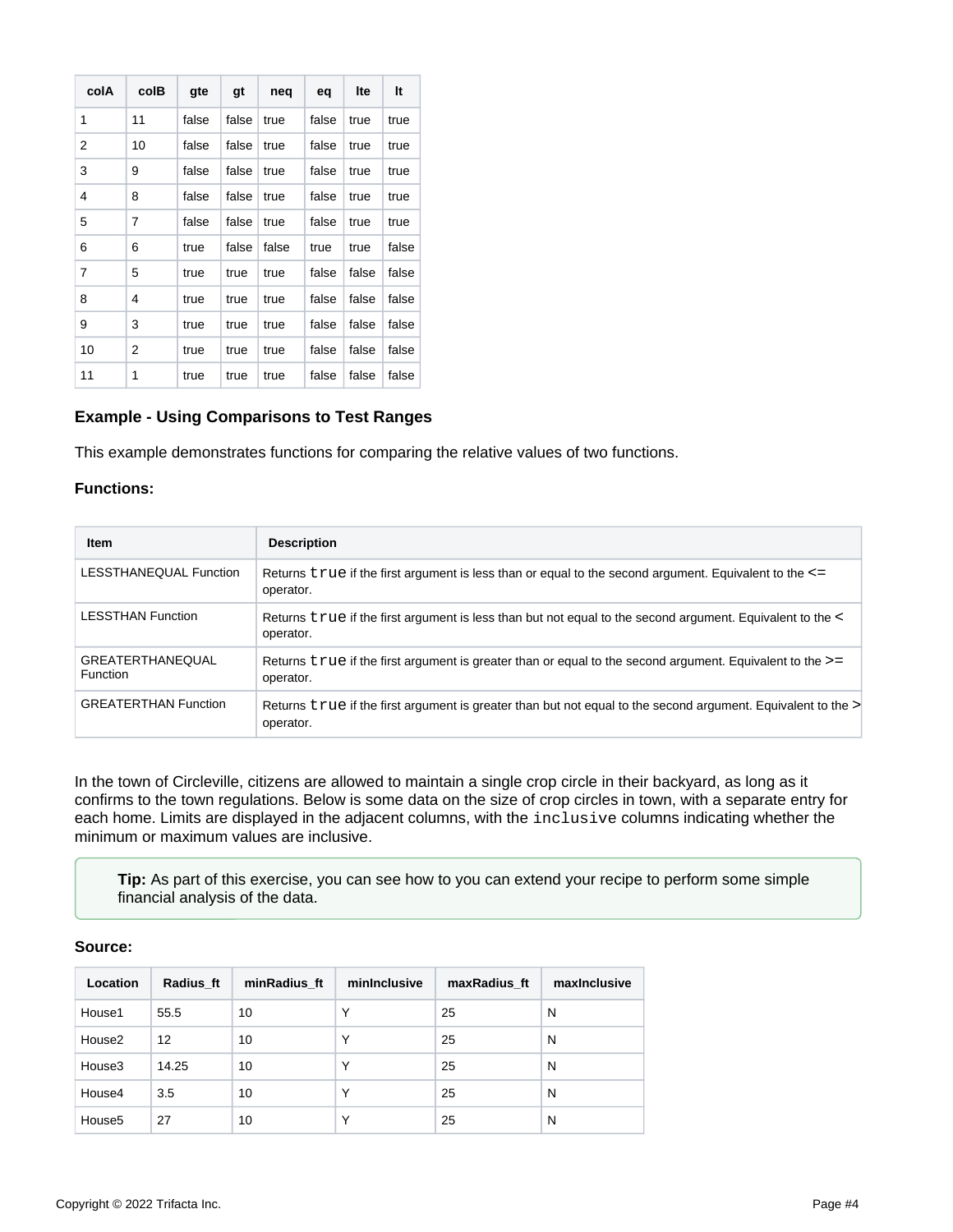# **Transformation:**

After the data is loaded into the Transformer page, you can begin comparing column values:

| <b>Transformation Name</b>    | New formula                            |
|-------------------------------|----------------------------------------|
| Parameter: Formula type       | Single row formula                     |
| <b>Parameter: Formula</b>     | LESSTHANEOUAL(Radius ft, minRadius ft) |
| Parameter: New column<br>name | 'tooSmall'                             |

While accurate, the above transform does not account for the minInclusive value, which may be changed as part of your steps. Instead, you can delete the previous transform and use the following, which factors in the other column:

| <b>Transformation</b><br><b>Name</b> | New formula                                                                                               |
|--------------------------------------|-----------------------------------------------------------------------------------------------------------|
| Parameter:<br>Formula type           | Single row formula                                                                                        |
| Parameter:<br>Formula                | $IF(minInclusive == 'Y', LESSTHANEQUAL(Radius_f t, minRadius_f t),$<br>LESSTHAN(Radius ft, minRadius ft)) |
| <b>Parameter: New</b><br>column name | 'tooSmall'                                                                                                |

In this case, the IF function tests whether the minimum value is inclusive (values of 10 are allowed). If so, the LE SSTHANEQUAL function is applied. Otherwise, the LESSTHAN function is applied. For the maximum limit, the following step applies:

| <b>Transformation</b><br><b>Name</b> | New formula                                                                                                 |
|--------------------------------------|-------------------------------------------------------------------------------------------------------------|
| Parameter:<br>Formula type           | Single row formula                                                                                          |
| Parameter:<br>Formula                | IF(maxInclusive == 'Y', GREATERTHANEOUAL(Radius ft,<br>maxRadius_ft), GREATERTHAN(Radius_ft, maxRadius_ft)) |
| <b>Parameter: New</b><br>column name | 'tooBig'                                                                                                    |

Now, you can do some analysis of this data. First, you can insert a column containing the amount of the fine per foot above the maximum or below the minimum. Before the first derive command, insert the following, which is the fine (\$15.00) for each foot above or below the limits:

| <b>Transformation Name</b>    | New formula        |
|-------------------------------|--------------------|
| Parameter: Formula type       | Single row formula |
| Parameter: Formula            | 15                 |
| Parameter: New column<br>name | 'fineDollarsPerFt' |

At the end of the recipe, add the following new line, which calculates the fine for crop circles that are too small: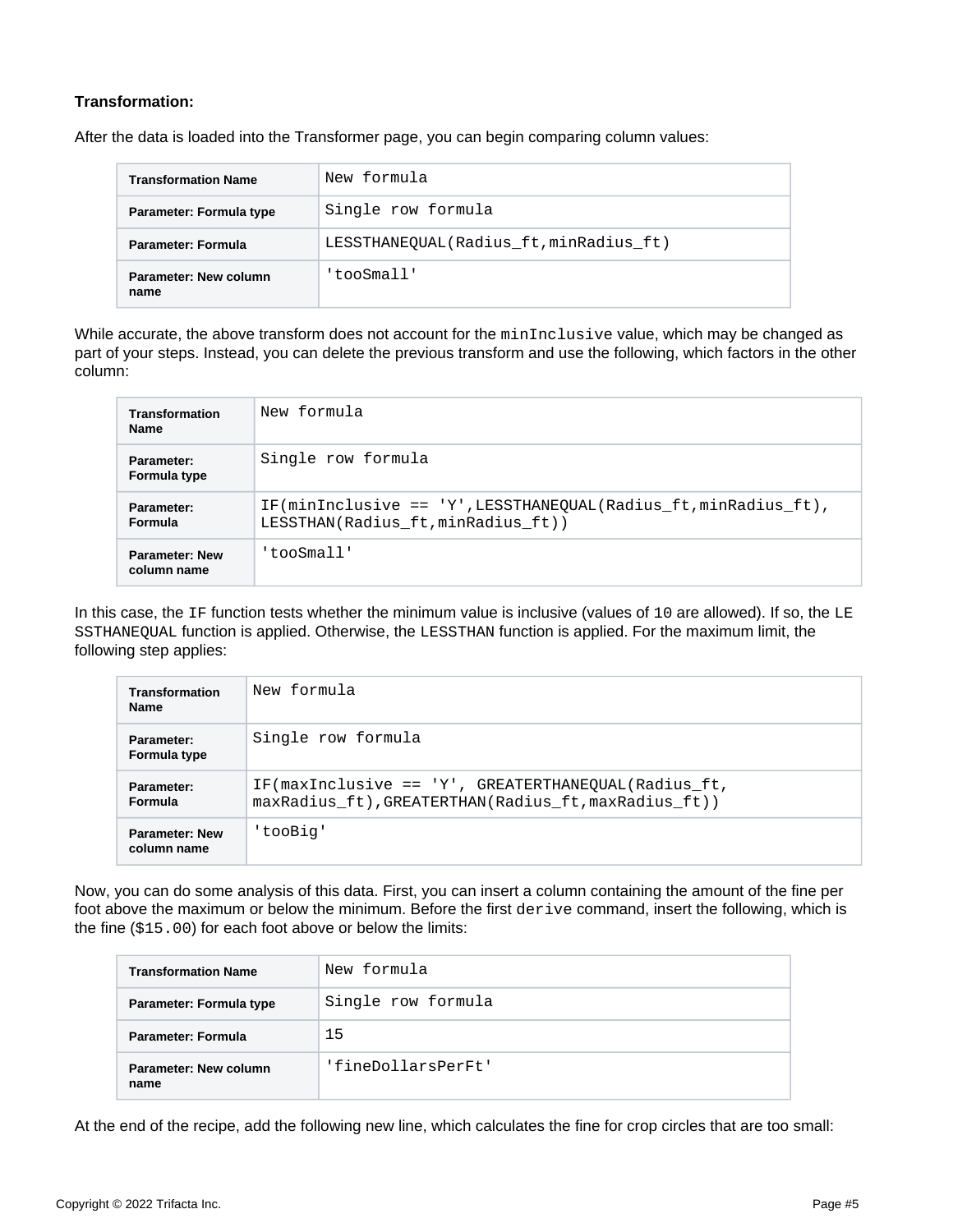| <b>Transformation Name</b>           | New formula                                                                     |
|--------------------------------------|---------------------------------------------------------------------------------|
| Parameter: Formula<br>type           | Single row formula                                                              |
| <b>Parameter: Formula</b>            | IF(tooSmall == 'true', (minRadius ft - Radius ft) $*$<br>fineDollarsPerFt, 0.0) |
| <b>Parameter: New</b><br>column name | 'fine Dollars'                                                                  |

The above captures the too-small violations. To also capture the too-big violations, change the above to the following:

| Transformation<br><b>Name</b>    | New formula                                                                                                                                                   |
|----------------------------------|---------------------------------------------------------------------------------------------------------------------------------------------------------------|
| Parameter:<br>Formula type       | Single row formula                                                                                                                                            |
| Parameter:<br><b>Formula</b>     | IF(tooSmall == 'true', (minRadius ft - Radius ft) $*$<br>fineDollarsPerFt, if(tooBig == 'true', (Radius ft -<br>$maxRadius \t{t} * fineDollarsPerF t, '0.0')$ |
| Parameter:<br>New column<br>name | 'fine Dollars'                                                                                                                                                |

In place of the original "false" expression (0.0), the above adds the test for the too-big values, so that all fines are included in a single column. You can reformat the fine\_Dollars column to be in dollar format:

| <b>Transformation Name</b>                | Edit column with formula            |
|-------------------------------------------|-------------------------------------|
| fine Dollars<br><b>Parameter: Columns</b> |                                     |
| <b>Parameter: Formula</b>                 | NUMFORMAT(fine Dollars, '\$###.00') |

# **Results:**

After you delete the columns used in the calculation and move the remaining ones, you should end up with a dataset similar to the following:

| Location           | fineDollarsPerFt | Radius ft | minRadius ft | mininclusive | maxRadius ft | maxinclusive | fineDollars |
|--------------------|------------------|-----------|--------------|--------------|--------------|--------------|-------------|
| House1             | 15               | 55.5      | 10           |              | 25           | N            | \$457.50    |
| House <sub>2</sub> | 15               | 12        | 10           | $\checkmark$ | 25           | N            | \$0.00      |
| House3             | 15               | 14.25     | 10           | $\checkmark$ | 25           | N            | \$0.00      |
| House4             | 15               | 3.5       | 10           | $\check{ }$  | 25           | N            | \$97.50     |
| House <sub>5</sub> | 15               | 27        | 10           |              | 25           | N            | \$30.00     |

Now that you have created all of the computations for generating these values, you can change values for minRa dius\_ft , maxRadius\_ft , and fineDollarsPerFt to analyze the resulting fine revenue. Before or after the transform where you set the value for fineDollarsPerFt, you can insert something like the following:

| <b>Transformation Name</b> | Edit column with formula |
|----------------------------|--------------------------|
| <b>Parameter: Columns</b>  | minRadius ft             |